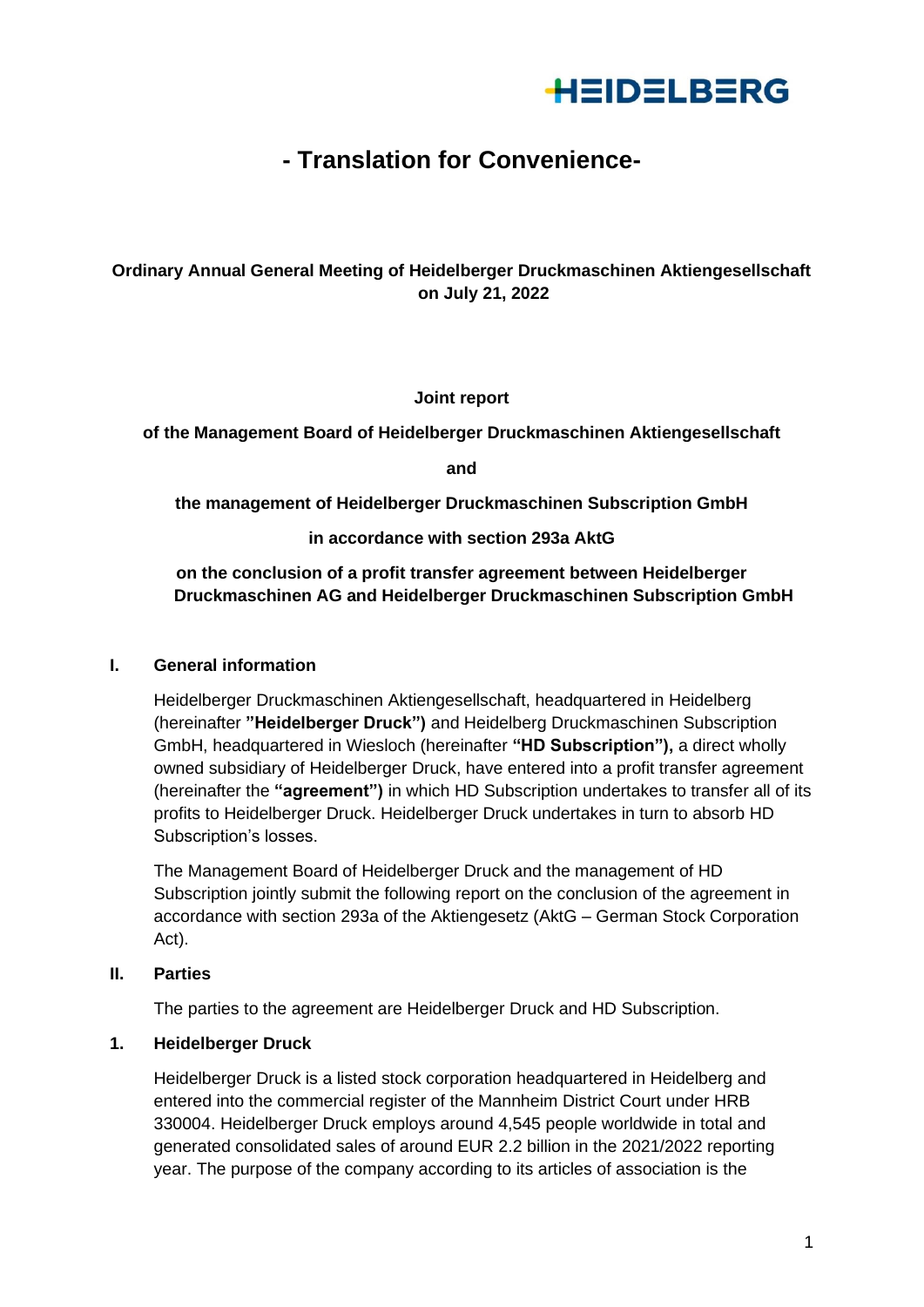

manufacture, sale and trade of printing presses and other products in the print media industry and the performance of services and advisory services that relate to this. The purpose of the company also includes other products, services and consulting services in the area of mechanical engineering, electronics, electrical engineering and the metal industry. The financial year of Heidelberger Druck is the period from April 1 to March 31.

#### **2. HD Subscription**

HD Subscription is a limited liability company that was established in March 2022 and that is headquartered in Wiesloch and entered in the commercial register of the Mannheim District Court under HRB 743985. The company's share capital amounts to EUR 25,000.00. The financial year of HD Subscription is the period from April 1 to March 31.

The purpose of the company according to its articles of association is the acquisition, development, marketing, rental and sale of products, consulting and other services, risk management, financial structuring, and solution delivery, within the framework of subscription models, all in connection with printing presses, their accessories and other products in the printing industry, including production facilities serving this purpose. Banking and financial services pursuant to the regulations of the Gesetz über das Kreditwesen (KWG – German Banking Act) and all other activities that require a government, regulatory or judicial license or approval are excluded.

HD Subscription does not currently employ any staff. As a limited liability company in formation, HD Subscription had not commenced any business activities by March 31, 2022. For this reason, annual financial statements as at March 31, 2022 will not be prepared. The company will be included in the consolidated financial statements of Heidelberger Druck starting from the 2022/2023 financial year.

#### **III. Agreement relating to the profit transfer agreement**

#### **1. Conclusion and entry into effect of the agreement**

Heidelberger Druck and HD Subscription entered into a profit transfer agreement on March 21, 2022. The approval of the Annual General Meeting of Heidelberger Druck is required in order for this agreement to become effective. The Management Board and the Supervisory Board of Heidelberger Druck therefore propose to the Annual General Meeting scheduled for July 21, 2022 that it approve the version of the agreement of March 21, 2022 that is submitted to the Annual General Meeting.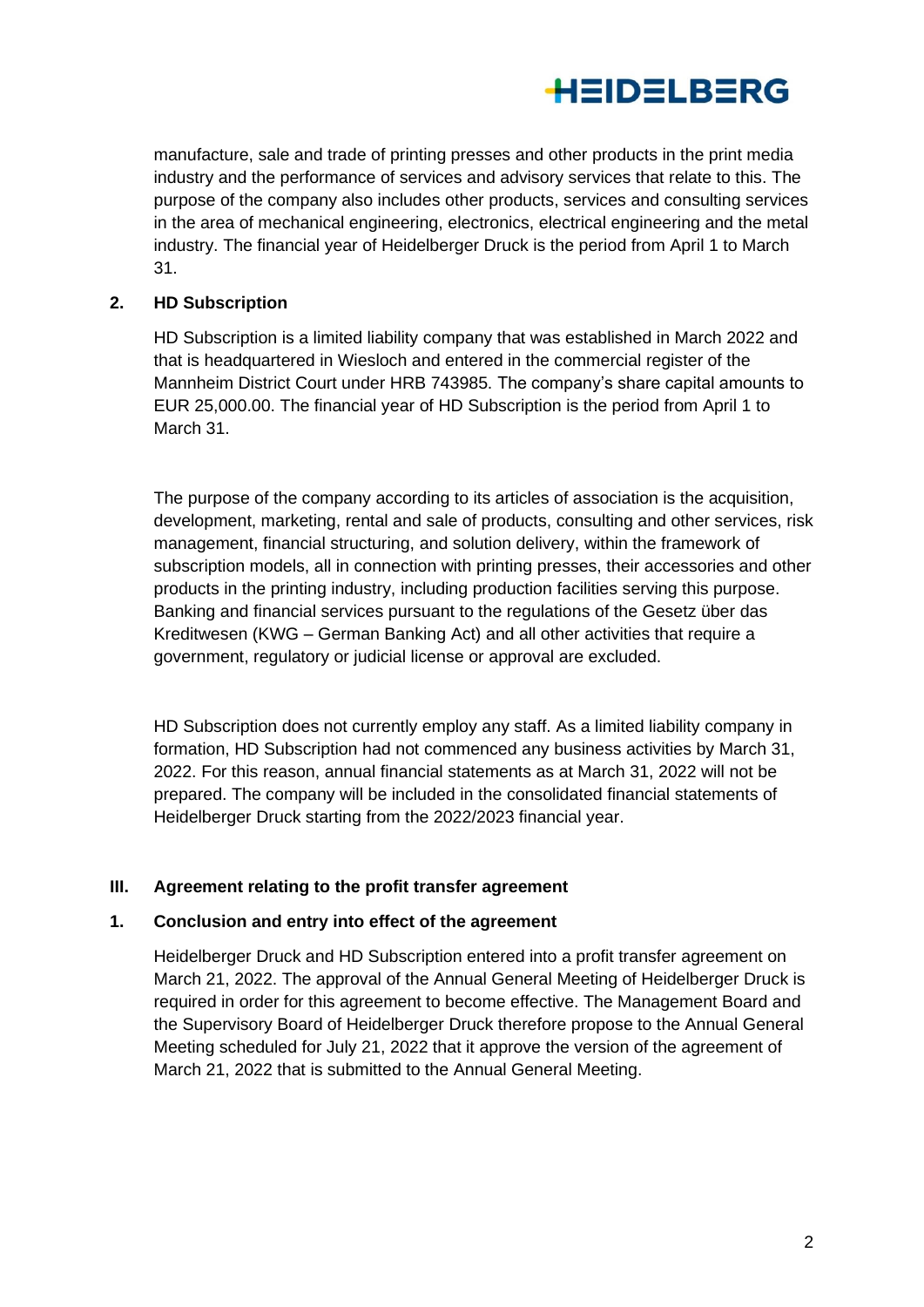

Furthermore, the agreement requires the approval of the shareholders' meeting of HD Subscription in order to become effective. The shareholders' meeting approved the agreement on March 21, 2022.

Finally, the agreement must be entered in the commercial register of HD Subscription in accordance with section 294(2) AktG in order to become effective. Given the intended retroactive effect of the profit transfer agreement, this therefore applies from the financial year of HD Subscription in which the profit transfer agreement comes into effect as a result of being entered in the commercial register, i.e. prospectively from April 1, 2022.

#### **2. Legal and business reasons for concluding the agreement**

The goal of the agreement is to create a consolidated tax group for income tax purposes, i.e. a consolidated tax group for corporation and trade tax purposes, between Heidelberger Druck and HD Subscription.

By forming a consolidated tax group of this kind, it will initially be possible to attribute the profits and losses of HD Subscription as the controlled company directly to Heidelberger Druck as the controlling company for tax law purposes and thus to enable both companies to optimize their tax positions.

In addition to the positive effects of the business integration, the agreement will in particular result in benefits for HD Subscription through the financial security it provides, as Heidelberger Druck undertakes to settle any losses that may arise. The obligation to transfer the profits is not expected to have any notable impacts, as Heidelberger Druck will, as the sole shareholder, receive all of the profits in the future.

For Heidelberger Druck, the agreement results in the obligation to absorb the losses of HD Subscription. No particular consequences for the shareholders of Heidelberger Druck arise beyond this; in particular, no settlement or compensation payments to minority shareholders as defined by sections 304, 305 AktG will be owed. Moreover, concluding the agreement will not mean any changes in the equity interests in the parties to the agreement.

#### **3. Notes on specific regulations**

#### **a. Section 1 Profit transfer**

Section 1 of the agreement governs the obligation of HD Subscription to transfer all of its profits to Heidelberger Druck, as the controlling company, in accordance with the provisions of section 301 AktG as amended from time to time. The regulation is based on the legal model of section 301 AktG. The profit transfer is a central requirement for forming a consolidated tax group for income tax purposes and is what enables the potential settlement of losses by offsetting the tax results of the companies affiliated in the consolidated tax group.

Section 1(2) of the agreement states that other retained earnings recognized during the term of this agreement must be dissolved by HD Subscription at the request of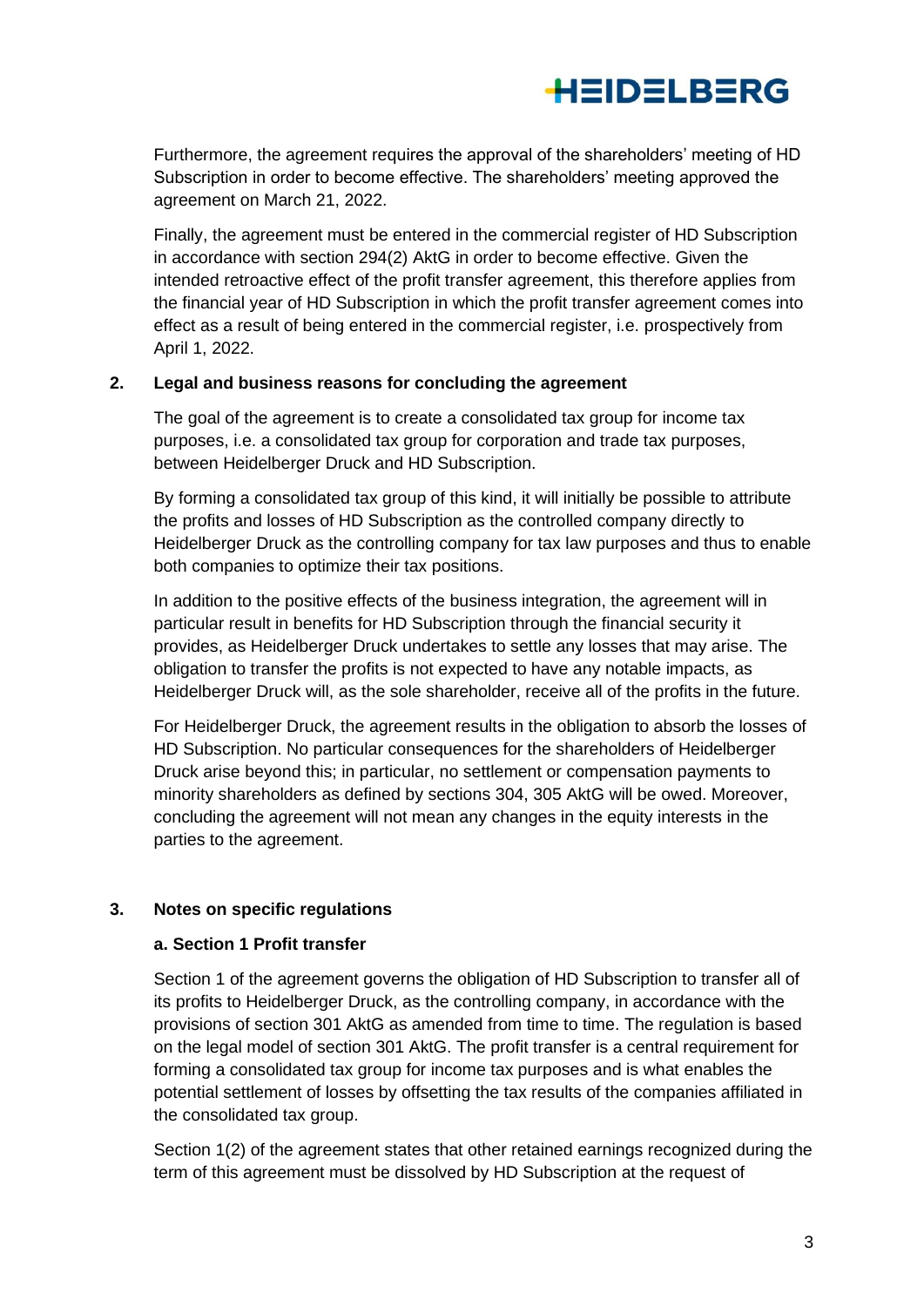

Heidelberger Druck and transferred as profit. In accordance with section 1(3) of the agreement, HD Subscription can transfer sums from the net income for the year to the retained earnings (section 272(3) of the Handelsgesetzbuch (HGB – German Commercial Code))) with the approval of Heidelberger Druck to the extent that is permitted by commercial law and is economically justifiable in line with prudent business judgment. In accordance with section 1(4) of the agreement, the entitlement to the profit transfer arises at the end of HD Subscription's financial year. It becomes due on the value date at this time.

## **b. Section 2 Loss absorption**

Section 2 of the agreement governs the contractual obligation of Heidelberger Druck to absorb losses by referring expressly to the regulation of section 302 AktG as amended from time to time. Heidelberger Druck accordingly undertakes to absorb the losses of HD Subscription for the duration of the agreement.

The obligation to compensate losses does not apply if the net loss for the year is settled by withdrawing amounts from the other retained earnings within the meaning of section 272(3) HGB that have been transferred to these earnings during the term of the profit transfer agreement. The obligation to compensate losses ensures that the accounting equity of HD Subscription at the time the agreement comes into effect is not diminished during the term of the agreement. The obligation to compensate losses serves to safeguard the proprietary interests of HD Subscription and its creditors for the duration of the existence of the profit transfer agreement.

#### **c. Section 3 Effective date and duration**

Section 3 of the agreement governs the start, duration and effective date of the agreement. In accordance with section 3(1), the agreement comes into effect when it is entered in the commercial register of HD Subscription. The agreement applies retroactively from the beginning of the financial year of HD Subscription in which the agreement is entered in the commercial register of HD Subscription.

In accordance with section 3(2) sentence 1, the agreement is entered into for a period of five years, calculated from the time it becomes effective in accordance with subsection 3(1) sentence 2. If this period of five years ends during a current financial year of HD Subscription, the minimum term of the agreement in accordance with section 3(2) sentence 2 is extended to the end of that financial year. Thereafter, the agreement continues for an indefinite period unless it is terminated by giving one month's written notice in compliance with the above minimum term. The minimum term of five years is a basic requirement for the recognition of the intended consolidated tax group for income tax purposes (section 14(1) sentence 1 no. 3 of the Körperschaftssteuergesetz (KStG – German Corporation Tax Act) in conjunction with section 17(1) KStG).

In addition to the minimum term of the agreement of five years (cf. section 14(1) sentence 1 no. 3 KStG in conjunction with section 17(1) KStG), a requirement for the recognition of a consolidated tax group for income tax purposes is that HD Subscription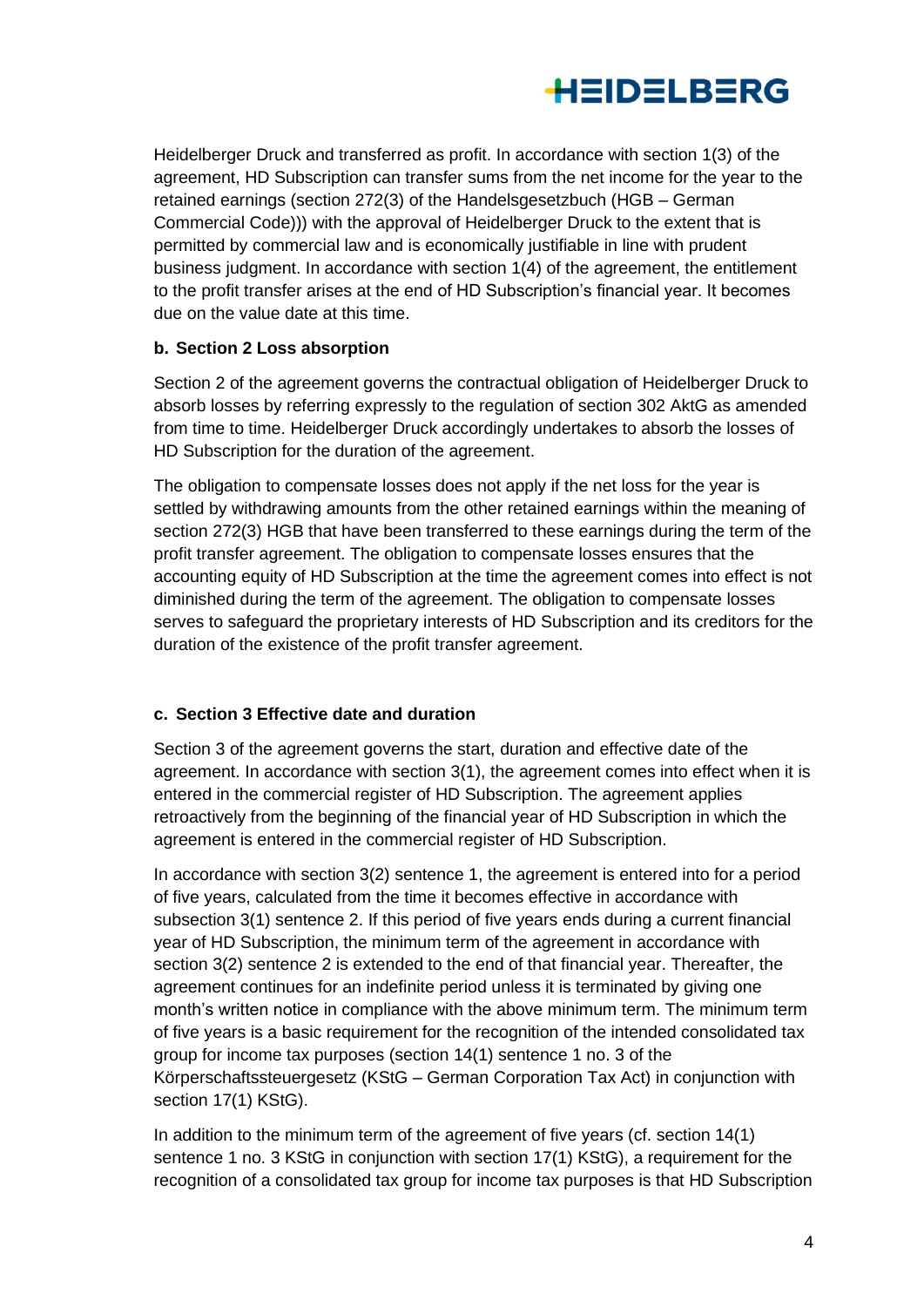

as a dependent company is financially integrated in Heidelberger Druck as the controlling company such that the controlling company is entitled to the majority of the voting rights in the dependent company without interruption from the start of the financial year. Furthermore, the profit transfer agreement must also actually be implemented during its term.

Regardless of the exclusion of the right of ordinary termination, the agreement can be terminated in accordance with section 3(3) sentence 1 without notice for good cause during the minimum term. The right of termination for good cause exists by virtue of the law and cannot be excluded by contract. Good cause always exists in principle if, when weighing up all the circumstances of the terminating party, it cannot reasonably be expected to continue the contractual arrangement. In accordance with section 3(3) sentence 2 of the agreement, good cause is also present in particular if Heidelberger Druck no longer holds an equity interest with the majority of voting rights in HD Subscription, if Heidelberger Druck sells or contributes its shares in HD Subscription, if Heidelberger Druck or HD Subscription is merged, spun off, or liquidated, or if an external shareholder invests in HD Subscription for the first time within the meaning of 307 AktG.

The result of the termination of the profit transfer agreement before the end of the statutory minimum term in accordance with section 14(1) sentence 1 no. 3 KStG in conjunction with section 17(1) KStG is in principle that the consolidated tax group in no longer recognized for tax purposes, unless there is good cause for the termination that is recognized under tax law. This includes in particular the grounds for termination provided as examples in section 3(3) of the draft agreement.

#### **d. Section 4 Final provisions**

The severability clause contained in section 4(1) of the agreement is intended to ensure that the essential content of the agreement is maintained if individual contractual provisions should prove, contrary to expectations, to be partially or entirely invalid or unenforceable or to contain gaps or omissions. This is a regulation that is typically included in profit transfer agreements. In accordance with section 4(2) of the agreement, the provisions of sections 14 and 17 KStG as amended from time to time, or the corresponding successor regulations, apply to the interpretation of the individual provisions of this agreement. If individual provisions of the agreement conflict with section 2 (loss absorption), section 2 shall take precedence over these provisions. This, too, is a typical contractual component.

#### **IV. No settlement or compensation rights, no review**

As Heidelberger Druck holds all shares in HD Subscription and HD Subscription therefore does not have any external shareholders, regulations governing settlement or compensation rights (sections 304, 305 AktG) are not necessary. There was therefore no need to perform a valuation of the companies involved in order to calculate an appropriate settlement and appropriate compensation. Similarly, no review of the agreement by a court-appointed auditor (contract auditor) in accordance with sections